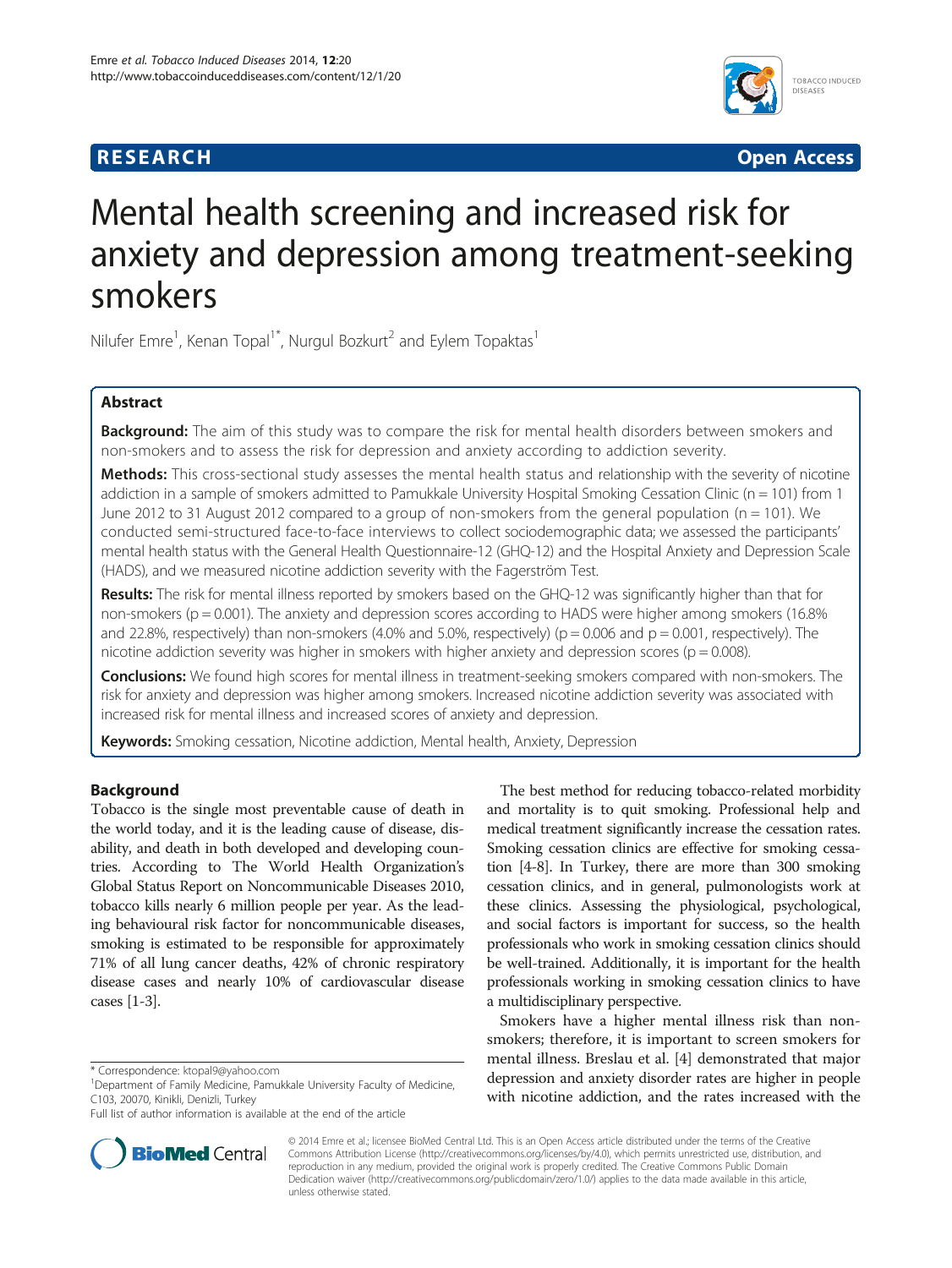severity of nicotine addiction. They also showed that this relationship may be causal in either direction; that is, nicotine addiction may lead to major depression, and major depression can affect nicotine use [\[9,10\]](#page-5-0). Black et al. [[11](#page-5-0)] examined the prevalence of lifetime psychiatric disorders in cigarette smokers and non-smokers in the general population and found that smokers more often had a history of major depression, alcohol and substance addiction, agoraphobia and other personality disorders. Nicotine addiction was 4 to 6 times more frequent in people with depression. Lifetime tobacco product use was higher in people with depression than in those without. Also, there is a reported correlation between higher depression scores and increased smoking rates [[11](#page-5-0)].

The aim of this study was to assess the psychological health, anxiety and depression risk in smokers who desired to quit compared to non-smokers and to look for a relationship between mental health status and nicotine addiction severity.

# Materials and methods

# Sampling

This cross-sectional study included 101 smokers who were admitted to the Pamukkale University Hospital Smoking Cessation Clinic from 1 June 2012 to 31 August 2012 and 101 age- and gender-matched non-smokers from the general population. Participants were 18 to 65 years of age. Patients with a previous diagnosis of any mental illness were excluded from the study. The researchers prepared a questionnaire to collect sociodemographic data, including income level, educational status, smoking habits, alcohol consumption, and spouse's and children's smoking habits. The questionnaires were completed during face-to-face interviews.

All of the participants gave written informed consent. The study was conducted according to the Declaration of Helsinki Principles and was approved by the Pamukkale University Faculty of Medicine Ethics Committee.

#### Scales

The Fagerström Test for Nicotine Dependence (FTND) was used to measure the degree of nicotine dependence. Fagerström and Schneider developed this scale in 1989 to determine the degree of nicotine addiction, and this scale is often used to measure physical dependence on nicotine. The FTND is a well-validated psychometric assessment tool that consists of six questions. The total possible score ranges from 0 (no dependence) to 10 (very high dependence) and can be categorised as 'low dependence' (score 0–3), 'medium dependence' (score 4–6), or 'high dependence' (score 7–10) [\[12,13\]](#page-5-0).

The General Health Questionnaire-12 (GHQ-12) was used to assess mental health in both groups. The GHQ-12 was developed to determine the mental condition in the community and primary health care facilities. It is one of

the most commonly used scales and consists of 12 items, each assessing the severity of a mental problem over the past few weeks using a 4-point Likert-type scale. Higher scores indicate worse health. Participants with an average total GHQ 12 score above the cut-off threshold (11/12) were considered potential cases of psychological disorders [[14](#page-5-0),[15](#page-5-0)]. Validity and reliability studies of the GHQ-12 in Turkey have been conducted by Kilic et al. [\[16,17\]](#page-5-0).

The Hospital Anxiety and Depression Scale (HADS) was administered to participants who were considered to be at risk for mental problems based on the GHQ-12, and it was used to assess the risk for anxiety and depression. Responses are based on the relative frequency of symptoms over the past week according to a four-point Likert scale, ranging from 0 (not at all) to 3 (very often indeed), and they are summed to provide separate scores for anxiety and depression symptomology; each anxiety or depression scale has a score ranging from 0–21. Higher scores indicate a greater likelihood of depression or anxiety, wherein a cut-off point of (10/11) is considered for Anxiety and (7/8) for the Depression subscale [[18,19\]](#page-5-0). All scales were self-administered. The flow chart of the study activities is provided in Figure [1](#page-2-0).

# Statistical analysis

We used two independent sample t-tests for qualitative variables and Chi-Square tests or the Fisher's exact test for categorical variables. We compared the two groups' sociodemographic variables, including age, gender, marital status, mean income, educational status, spouse's smoking behaviour, children's smoking behaviour, alcohol consumption and the risk for mental health disorders based on GHQ-12 and the risk for anxiety and depression based on HADS. We analysed the relationship between gender and the level of nicotine dependency (FTND score) as well as the relationship between the risk for mental health disorders based on GHQ-12 and risk for anxiety and depression based on HADS. Logistic regression analysis (LRA) was used to estimate the simultaneous effects of age, gender, marital status, mean income, educational status, alcohol consumption and positive risk for anxiety and depression based on HADS. A two-tailed p value less than 0.05 was considered significant.

# Results

The sociodemographic characteristics of the participants are presented in Table [1](#page-2-0). The mean age was  $39.4 \pm 12.7$  years (range = 18-65 years), and 132 participants were male (65.3%). There were no significant differences between the smoker and comparison groups in terms of male gender (68.3% of smokers and 62.4% of the comparison group,  $p = 0.375$ ) and mean age  $(38.9 \pm$ 12.0 years in the smoker group and  $39.9 \pm 13.3$  years in the comparison group,  $p = 0.539$ ). There was a significant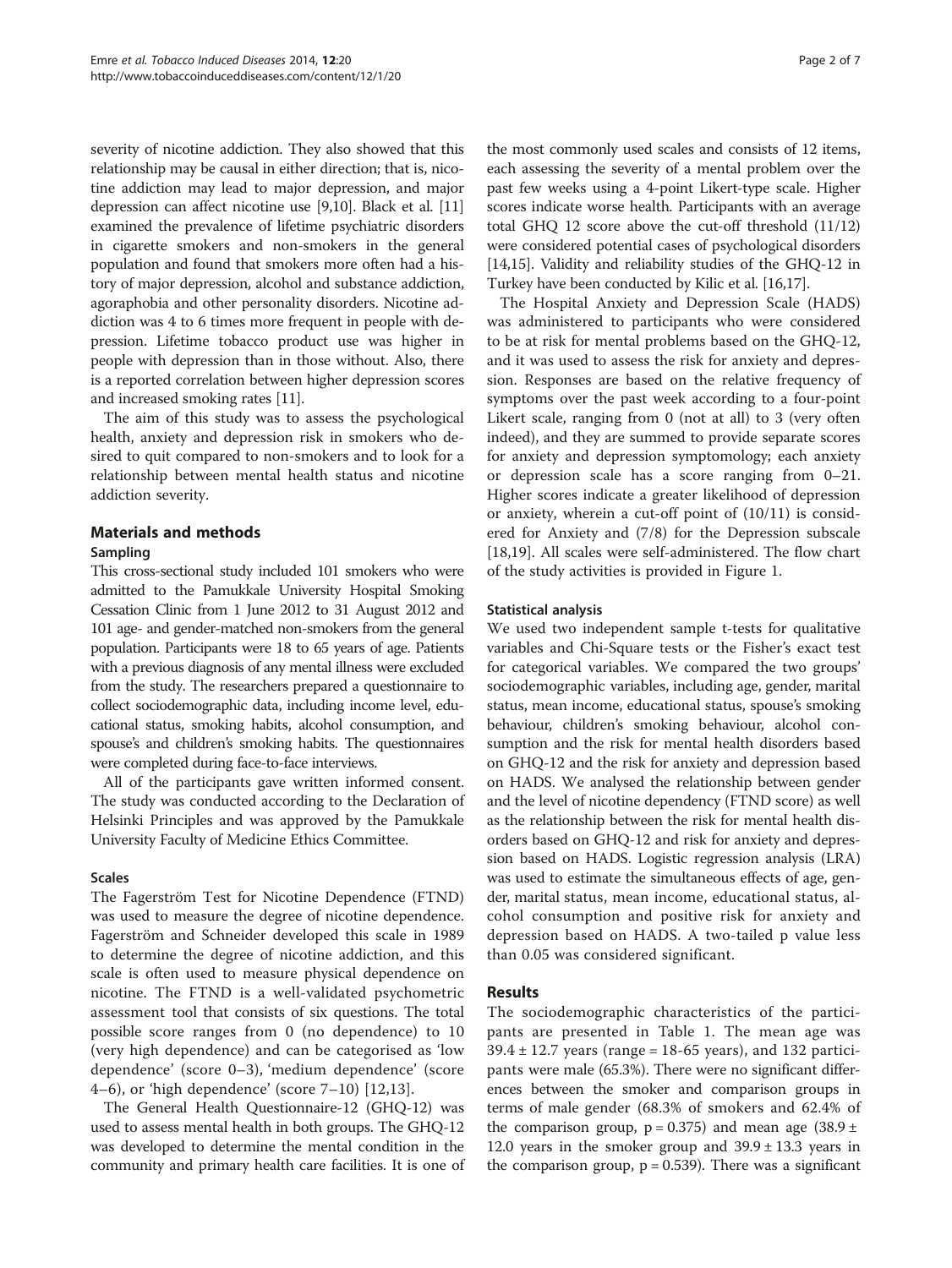<span id="page-2-0"></span>

difference between the groups for marital status; 62.4% of smokers were married compared with 80.1% in the comparison group ( $p = 0.002$ ). The percentage of smokers at the mean income level (31.9%) was significantly lower than that in the comparison group  $(49.5\%)$  (p = 0.04).

There was no significant difference between the two groups in terms of educational status ( $p = 0.797$ ) (Table 1).

The smoking status of the participants' spouses and children was also investigated. The smoking rates were higher for the spouses and children of smokers (33.3%

|  | Table 1 Sociodemographic characteristics and the risk for mental illness based on GHQ-12 and HADS |  |  |  |  |  |
|--|---------------------------------------------------------------------------------------------------|--|--|--|--|--|
|--|---------------------------------------------------------------------------------------------------|--|--|--|--|--|

|                                       |                                                   | Smoker group( $n = 101$ ) | Comparison group( $n = 101$ ) | $X^2$  | p                     |
|---------------------------------------|---------------------------------------------------|---------------------------|-------------------------------|--------|-----------------------|
| Age (Year) (mean $\pm$ SD)            |                                                   | $38.9 \pm 12.0$           | $39.9 \pm 13.3$               | $0.6*$ | 0.539                 |
| Gender (Male)                         |                                                   | 69 (68.3%)                | 63 (62.4%)                    | 0.8    | 0.375                 |
| <b>Marital status (Married)</b>       |                                                   | 63 (62.4%)                | 81 (80.1%)                    | 14.3   | 0.002 <sup>†</sup>    |
| Mean income                           | Base wage rate or lower                           | 46 (50.5%)                | 37 (40.7%)                    | 6.5    | $0.040^{\dagger}$     |
|                                       | Two or three times the base wage rate             | 29 (31.9%)                | 45 (49.5%)                    |        |                       |
|                                       | Higher than three times the base wage rate        | 16 (17.6%)                | $9(9.9\%)$                    |        |                       |
| <b>Educational status</b>             | Primary school and under                          | 49 (48.5%)                | 46 (45.5%)                    | 0.5    | 0.797                 |
|                                       | High school                                       | 49 (48.5%)                | 53 (52.5%)                    |        |                       |
|                                       | University or higher                              | $3(3.0\%)$                | $2(2.0\%)$                    |        |                       |
| Spouse's smoking                      |                                                   | 21 (33.3%)                | 12 (14.8%)                    | 6.9    | $0.009^{++}$          |
| Children smoking                      |                                                   | 13 (21.3%)                | $6(7.9\%)$                    | 3.8    | 0.052                 |
| Alcohol consumption                   |                                                   | 36 (35.6%)                | $6(5.9\%)$                    | 25.3   | $0.001^{++}$          |
|                                       | The risk for mental illness based on GHO-12       | 38 (37.6%)                | 8 (7.9%)                      | 23.7   | $0.001$ <sup>++</sup> |
| The risk for anxiety based on HADS    |                                                   | 17 (16.8%)                | 4 (4.0%)                      | 7.7    | 0.006 <sup>†</sup>    |
| The risk for depression based on HADS |                                                   | 23 (22.8%)                | $5(5.0\%)$                    | 12.0   | $0.001$ <sup>++</sup> |
|                                       | The risk for anxiety and depression based on HADS | 12 (11.9%)                | $3(3.0\%)$                    | 4.6    | $0.032$ <sup>†</sup>  |

 $^{\dagger}$ p < 0.05,  $^{\dagger +}$ p < 0.01, \*t-test for equality of means used for only this line, a likelihood ratio chi-square test was used for the following lines. (GHQ: General Health Questionnaire, HADS: Hospital Anxiety and Depression Scale).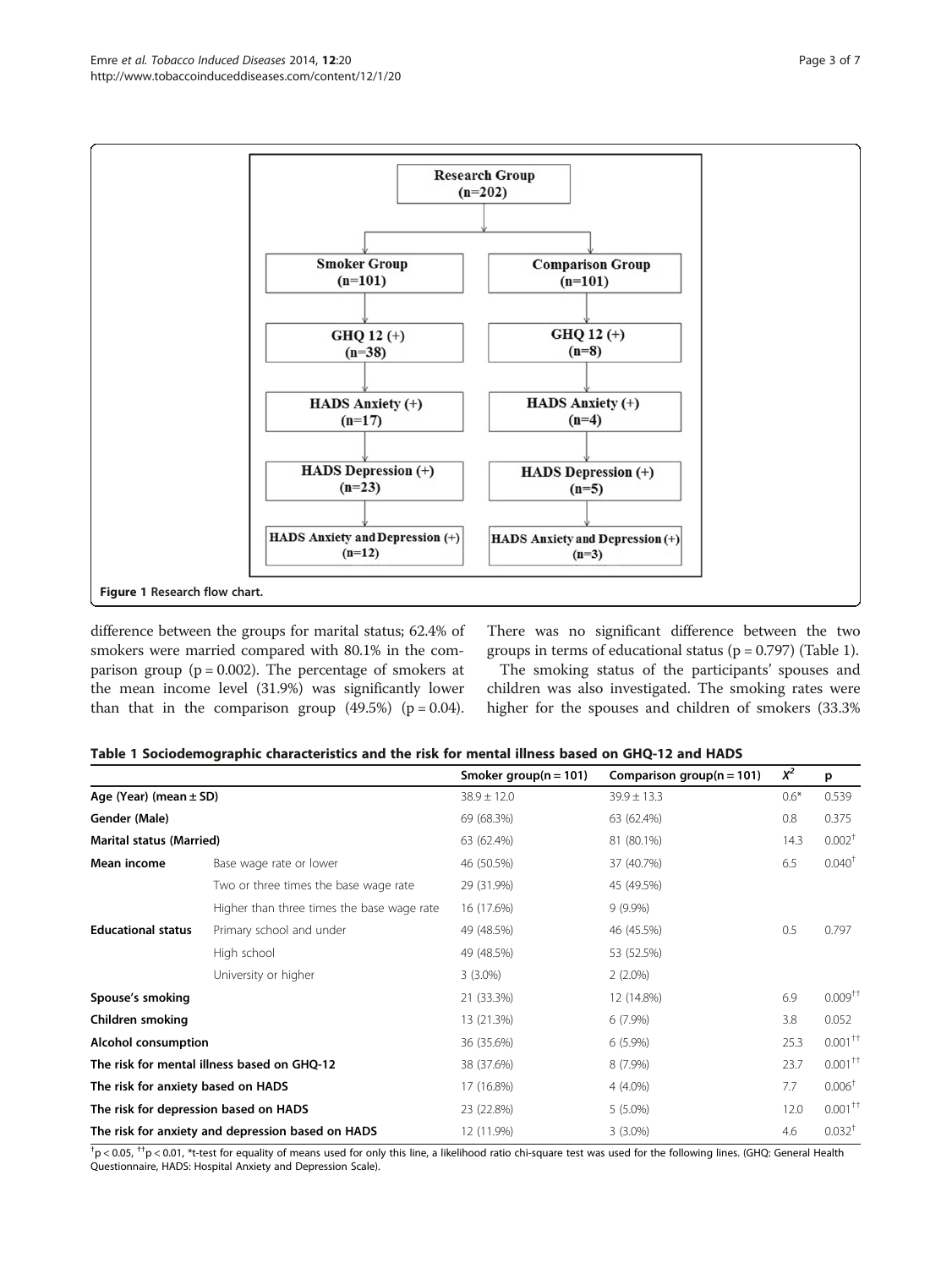and 21.3%, respectively) than for the spouses and children of the comparison group (14.8% and 7.9%, respectively). The spouses' smoking behaviour was significantly higher in smokers compared to the comparison group  $(p = 0.009)$ , whereas children's smoking behaviour was not significantly different between the groups  $(p = 0.052)$ . There was a significant relationship between smoking and alcohol use. The smokers' alcohol consumption was six times greater than that of non-smokers ( $p = 0.001$ ).

The GHQ-12 scale results were significantly related to smoking behaviour.

Smokers reported a high score, above the threshold for mental illness, 4.5 times more frequently than nonsmokers; 38 (37.6%) smokers reported a high score that was above the threshold for mental illness compared with only eight people (7.9%) in the comparison group  $(p = 0.001)$ . Participants who reported a high score above threshold for mental illness according to the GHQ-12 completed HADS. The risk for anxiety in smoker group  $(n = 17, 16.8\%)$  was higher than that of the comparison group  $(n = 4, 4.0\%)$ ,  $(p = 0.006)$ . In the smoker group, 23 people (22.8%) were at risk for depression, whereas five people (5.0%) in the comparison group were at risk for depression ( $p = 0.001$ ). The risk for depression and anxiety was 3% in the comparison group and 11.9% in the smoker group  $(p = 0.032)$  (Table [1\)](#page-2-0).

The mean age for starting to smoke was  $18.5 \pm$ 5.9 years (range = 7-36 years), and the mean duration of smoking was  $19.7 \pm 12.7$  years (range = 2-48 years). According to FTND results, most smokers  $(n = 46,$ 45.5%) had a low level of dependence  $(p = 0.001)$ . The degrees of addiction between genders were similar; 44.9% of men and 46.9% of women had low dependence, 26.1% of men and 31.2% of women had moderate dependence, and 29.0% of men and 21.9% of women had high dependence ( $p = 0.725$ ). The GHQ-12 scores were above the cut-off threshold in 38 (37.6%) of the smokers. The rates of low, moderate, and high dependence for GHQ-12 positive smokers were 26.3%, 34.2%, and 39.5%, respectively. Among GHQ-12 negative smokers, 57.1% had low dependence, 23.8% had moderate dependence, and 19.0% had high dependence. GHQ-12 positivity and the degree of nicotine dependence were significantly related. GHQ-12 positive smokers had higher mean FTND scores  $(5.03 \pm 2.5)$  than the GHQ-12 negative smokers  $(3.57 \pm 2.9)$  (p = 0.011). Of the 38 smokers who reported a positive mental illness, 17 people (44.7%) were above the HADS cut-off point for anxiety (10/11) and 23 people (60.5%) were above the cut-off point for depression (7/8) in the smoker group. We found that as the level of nicotine dependence increased, the anxiety and depression scores also increased ( $p = 0.022$  and  $p = 0.037$ , respectively) (Table 2).

Table [3](#page-4-0) presents the results of the multiple regression analysis that estimates the simultaneous effects of age, gender, marital status, mean income, educational status, alcohol consumption and the risk for anxiety and depression based on HADS. These analyses suggested that there were no significant effects of age, gender and educational status on smoking. Smokers are more likely to be single, widowed or divorced than married  $(p = 0.024)$ , and the mean income level seems to have a limited effect on smoking  $(p = 0.034)$ . Our results indicated that alcohol consumption ( $p = 0.000$ ) and the risk for depression based on HADS ( $p = 0.019$ ) were the most effective factors on the smoking status of the participants. There was no statistically significant relationship between the risk for anxiety based on HADS ( $p = 0.107$ ).

#### **Discussion**

We screened treatment-seeking smokers for their mental health status and used validated scales to assess whether

|                        |                     | Fagerström test scores (n = 101) |                   |                 | $X^{2^*}$ | P                    |
|------------------------|---------------------|----------------------------------|-------------------|-----------------|-----------|----------------------|
|                        |                     | 0-3 point                        | 4-6 point         | 7-10 point      |           |                      |
|                        |                     | Low dependence<br>$n = 46$       | Medium dependence | High dependence |           |                      |
|                        |                     |                                  | $n = 28$          | $n = 27$        |           |                      |
| Gender                 | Male $(n = 69)$     | 31 (44.9%)                       | 18 (26.1%)        | 20 (29.0%)      | 0.6       | 0.725                |
|                        | Female $(n = 32)$   | 15 (46.9%)                       | 10 (31.2%)        | 7(21.9%)        |           |                      |
| <b>GHQ-12</b>          | Positive $(n = 38)$ | 10 (26.3%)                       | 13 (34.2%)        | 15 (39.5%)      | 9.6       | $0.008^{++}$         |
|                        | Negative $(n = 63)$ | 36 (57.1%)                       | 15 (23.8%)        | 12 (19.0%)      |           |                      |
| <b>HADS anxiety</b>    | Positive $(n = 17)$ | 4 (23.5%)                        | 5 (29.4%)         | 8 (47.1%)       | 5.3       | $0.022^{+}$          |
|                        | Negative $(n = 84)$ | 42 (50.0%)                       | 23 (27.4%)        | 19 (22.6%)      |           |                      |
| <b>HADS</b> depression | Positive $(n = 23)$ | $6(26.1\%)$                      | 8 (34.8%)         | $9(39.1\%)$     | 4.4       | $0.037$ <sup>†</sup> |
|                        | Negative $(n = 78)$ | 40 (51.3%)                       | 20 (25.6%)        | 18 (23.1%)      |           |                      |

Table 2 Comparison of the gender, risk for mental illness based on GHQ-12 and HADS among smokers according to the Fagerström test score levels

 $^{\dagger}$ p < 0.05,  $^{\dagger\dagger}$ p < 0.01, \*A linear by linear association chi-square test was used.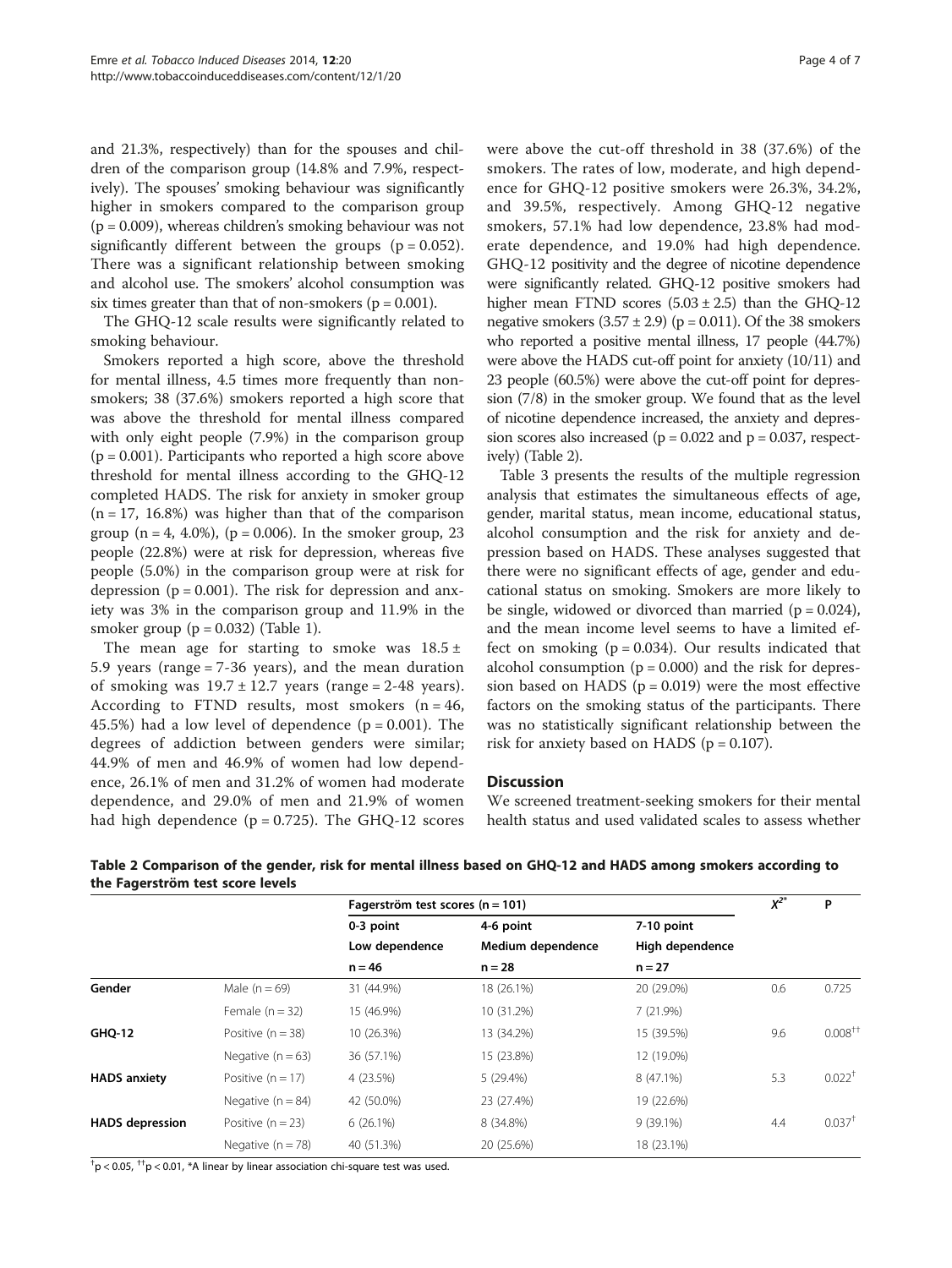|                                            |                                            | Exp<br>(B)               | 95.0% C.I. for Exp B |       | p                    |
|--------------------------------------------|--------------------------------------------|--------------------------|----------------------|-------|----------------------|
|                                            |                                            |                          | Lower                | Upper |                      |
| Age (Year)                                 |                                            | 1.004                    | 0.97                 | 1.04  | 0.799                |
| Gender (Male)                              |                                            | 0.713                    | 0.32                 | 1.55  | 0.395                |
| <b>Marital status (Married)</b>            |                                            | 3.432                    | 1.18                 | 9.98  | $0.024$ <sup>†</sup> |
| Mean income                                | Higher than three times the base wage rate | $\overline{\phantom{a}}$ |                      |       | $0.034$ <sup>†</sup> |
|                                            | Base wage rate or lower                    | 0.339                    | 0.08                 | 1.29  | 0.115                |
|                                            | Two or three times the base wage rate      | 0.223                    | 0.07                 | 0.70  | $0.011$ <sup>+</sup> |
| <b>Educational status</b>                  | University or higher                       | $\overline{\phantom{a}}$ |                      |       | 0.615                |
|                                            | Primary school and under                   | 1.701                    | 0.17                 | 16.2  | 0.644                |
|                                            | High school                                | 1.046                    | 0.12                 | 8.80  | 0.967                |
| Alcohol consumption $(+)^*$                |                                            | 10.972                   | 3.61                 | 33.2  | $0.000^{+1}$         |
| Positive risk for anxiety based on HADS    |                                            | 3.414                    | 0.76                 | 15.2  | 0.107                |
| Positive risk for depression based on HADS |                                            | 4.728                    | 1.28                 | 17.3  | $0.019^{+}$          |

<span id="page-4-0"></span>

| Table 3 Multiple logistic regression results estimating the factors that affect the smoking status of smokers admitted |  |
|------------------------------------------------------------------------------------------------------------------------|--|
| to the smoking cessation clinic from 1 June 2012 to 31 August 2012                                                     |  |

 $^{\dag}$ p < 0.05,  $^{\dag}$ p < 0.01, \*Alcohol use more than 2 drinks/day for males and 1 drink/day for females (1 drink = ½ oz or 15 ml ethanol).

they have a risk of developing anxiety and depression. The risk for mental illness was significantly higher in smokers than in the non-smoking comparison group participants. The risk for anxiety and depression was higher among smokers, and the mental health scores increased with the nicotine addiction severity. The following factors were independently related to smoking: being unmarried, having a high personal income, alcohol use and a high risk for depression based on HADS according to multivariate analysis.

Alcohol use and smoking are strongly associated with each other. Smokers may have a 2 to 3 times higher risk of alcohol dependence than non-smokers [[20-22\]](#page-5-0). Grant et al. [\[23](#page-5-0)] showed that nicotine addiction was the most prevalent among individuals with a current alcohol or drug use disorder, and there was a strong association between nicotine addiction and specific mood, anxiety and personality disorders in the total population and by gender. We found that the alcohol consumption rate in the smoker group was six times higher than the comparison group.

The mental illness risk among smokers is higher than that of non-smokers. Approximately 30% of smokers are estimated to have mental illness, and depression and anxiety symptoms are observed more often among smokers than non-smokers [[24](#page-5-0)-[28](#page-5-0)]. Degenhard et al. [[29](#page-5-0)] found that current tobacco use is associated with a range of other substance use and mental health problems. They noted that those problems were likely to reduce the success of attempts to quit smoking; therefore, the presence of other substance use and mental health problems needs to be considered with smoking-cessation treatment [[29](#page-5-0)]. The rate of high scores above the cut-off threshold for mental illness according the GHQ-12 results was high (37.6%) in the smoker group, and the risk for anxiety and depression was significantly higher for smokers compared to non-smokers.

Cosci et al. [\[30\]](#page-6-0) assessed whether subjects applying to smoking cessation clinics display a higher level of affective symptoms than smokers recruited from the general population. Their cases had significantly higher scores than controls when the rating scales assessed anxious and depressive symptoms. The cases scored higher on the anxiety subscale of the HADS ( $p < 0.005$ ) than controls. Additionally, the cases had a higher mean score for the HADS depression subscale than controls, but this result was not significantly different  $(p = 0.1076)$  [[30](#page-6-0)]. We found that smokers scored higher on the anxiety  $(p = 0.006)$  and depression subscales  $(p = 0.001)$  of the HADS than the comparison group in our study. Although there was a significant relationship between smoking and the risk for depression, based on HADS, according to the multivariate analysis, there was no significant relationship with the risk for anxiety.

Jamal et al. [[31](#page-6-0)] compared the severity of nicotine addiction and the course of the symptoms of depression and anxiety between smokers and non-smokers. They found that heavy smoking and nicotine addiction were associated with depression and anxiety and that the depressive symptom severity was higher among heavier smokers [\[30](#page-6-0)]. We also found that smokers had an increased risk of anxiety and depression, which was associated with an increased severity of nicotine addiction.

Raising public awareness, reducing young people's access to tobacco and implementing tobacco laws and smoking policies are very important for preventing people from the harmful effects of smoking. Smoking cessation is the most important, cost-effective treatment that clinicians can offer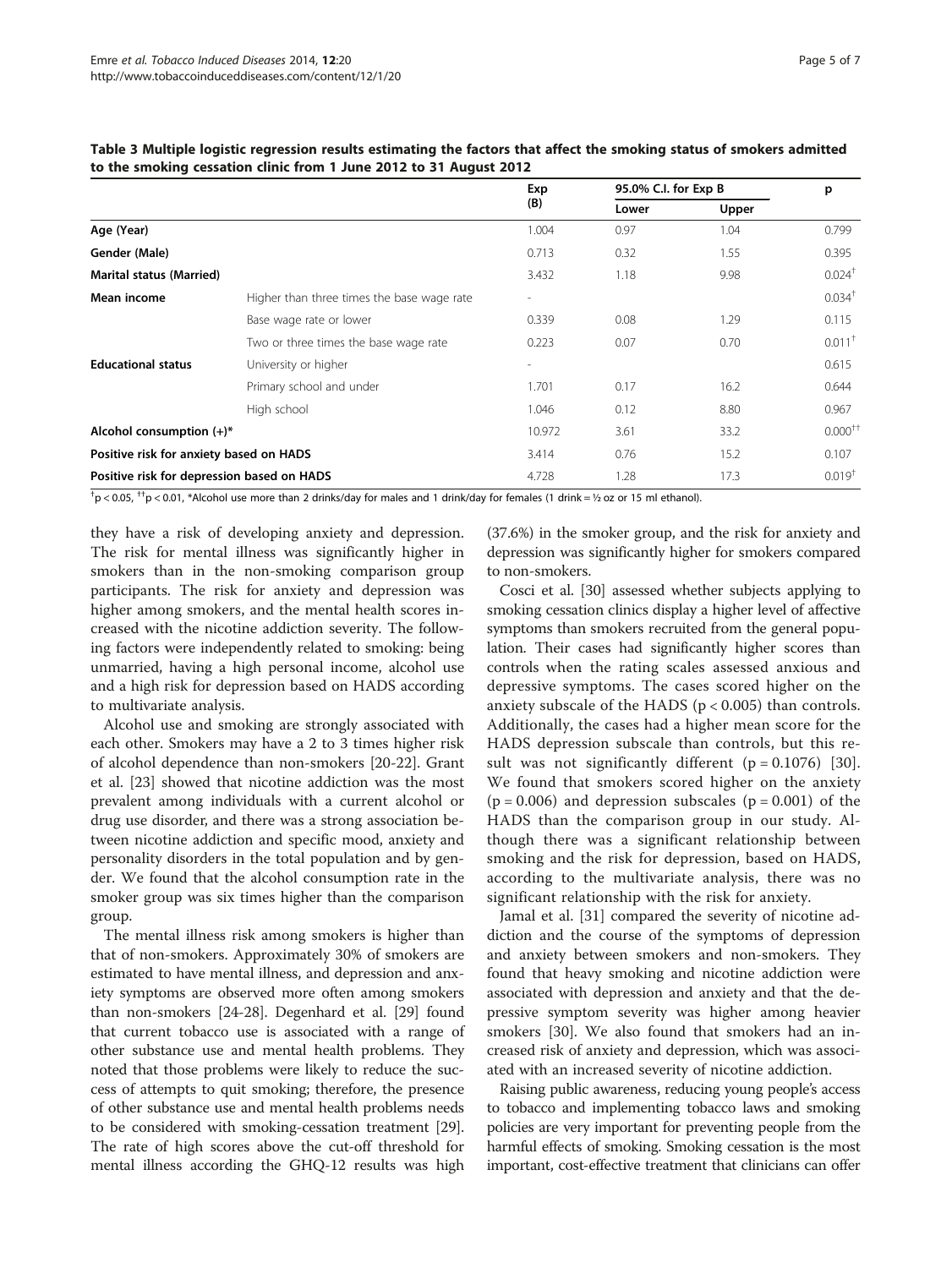<span id="page-5-0"></span>for patients who smoke [\[32](#page-6-0)]. However, smoking cessation can take many years, and it is a challenging process that often requires more than one quitting attempt [9].

#### Limitations

This study includes some limitations with respect to the generalizability because the study does not include a large sample size. Another limitation is the comparison group. We have some concerns about whether they match the same hypothetical population as the smokers even though they are age- and gender-matched and have a similar education level.

# Conclusions

In recent years, many smoking cessation clinics have been established across Turkey. Health professionals who work in these clinics should be well-trained, and services should be provided from a multidisciplinary perspective. Our research results and those from many other studies on similar topics have shown that smokers have high scores for probable mental illness. Therefore, it is important to screen all smokers who want to quit smoking for mental health disorders using valid scales, and referring smokers who are at a high risk of mental illness to mental health professionals should always be considered.

#### Competing interests

The authors declare that they have no competing interests.

#### Authors' contributions

NE conceived of the study, performed the literature review and conducted data collection; KT participated in the design of the study and coordination; NB conceived of the study and performed the statistical analysis; and ET participated in its design and helped to draft the manuscript. All authors read and approved the final manuscript.

#### Acknowledgements

We would like to thank Prof. Esra Saatci for her valuable guidance and advice.

#### Author details

<sup>1</sup>Department of Family Medicine, Pamukkale University Faculty of Medicine, C103, 20070, Kinikli, Denizli, Turkey. <sup>2</sup>Denizli State Hospital, Chest Diseases Clinic, No 1, 20010 Denizli, Turkey.

#### Received: 13 June 2014 Accepted: 27 October 2014 Published: 4 November 2014

#### References

- 1. World Health Organization: WHO Report on the Global Tobacco Epidemic, 2008, The MPOWER Package. Geneva: WHO; 2008. [www.who.int/tobacco/](http://www.who.int/tobacco/mpower/mpower_report_full_2008.pdf) [mpower/mpower\\_report\\_full\\_2008.pdf](http://www.who.int/tobacco/mpower/mpower_report_full_2008.pdf).
- 2. World Health Organization: Global Status Report on Noncommunicable Diseases 2010, Description of the global burden of NCDs, their risk factors and determinants. Geneva: WHO; 2011. [http://whqlibdoc.who.int/publications/](http://whqlibdoc.who.int/publications/2011/9789240686458_eng.pdf) [2011/9789240686458\\_eng.pdf.](http://whqlibdoc.who.int/publications/2011/9789240686458_eng.pdf)
- 3. Bartecchi CE, MacKenzie TD, Schrier RW: The human costs of tobacco use. N Engl J Med 1994, 331:618.
- 4. Breslau N, Kilbey MM, Andreski P: Nicotine dependence and major depression. New evidence from a prospective investigation. Arch Gen Psychiatry 1993, 50:31–35.
- 5. American Psychiatric Association: Diagnostic and Statistical Manual of Mental Disorders. 4th edition. Washington, DC: American Psychiatric Association; 2000.
- 6. Uneri O, Tural U, Memik CN: Smoking and schizophrenia: where is the biological connection? Turk Psikyiatri Derg 2006, 17:55–64.
- 7. Karlıkaya C, Öztuna F, Solak ZA, Özkan M, Örsel O: Tobacco control. Turk Toraks Derg 2006, 7:51–64.
- 8. Lam TH, Stewart SM, Ho SY, Lai MK, Mak KH, Chau KV, Rao U, Salili F: Depressive symptoms and smoking among Hong Kong Chinese adolescents. Addiction 2005, 100:1003–1011.
- 9. McManus S, Howard Meltzer H, Campion J: Cigarette Smoking and Mental Health in England, Data from the Adult Psychiatric Morbidity Survey 2007. London: National Center for Soocial Research; 2010. [http://www.natcen.ac.](http://www.natcen.ac.uk/media/21994/smoking-mental-health.pdf) [uk/media/21994/smoking-mental-health.pdf](http://www.natcen.ac.uk/media/21994/smoking-mental-health.pdf).
- 10. Breslau N, Kilbey M, Andreski P: Nicotine dependence, major depression, and anxiety in young adults. Arch Gen Psychiatry 1991, 48:1069–1074.
- 11. Black DW, Zimmerman M, Coryell WH: Cigarette smoking and psychiatric disorder in a community sample. Ann Clin Psychiatry 1999, 11:129–136.
- 12. Fagerström KO, Kunze M, Schoberberger R, Breslau N, Hughes JR, Hurt RD, Puska P, Ramström L, Zatoński W: Nicotine dependence versus smoking prevalence: comparisons among countries and categories of smokers. Tob Control 1996, 5:52–56.
- 13. Uysal MA, Kadakal F, Karşıdağ Ç, Bayram NG, Uysal Ö, Yılmaz V: Fagerstrom test for nicotine dependance: reliability in a Turkish sample and factor analysis. Tuberk Toraks 2004, 52:115–121.
- 14. Goldberg DP: The Detection of Psychiatric Illness by Questionnaire. London: Oxford University Press; 1972.
- 15. Özdemir H, Rezaki M: General Health Questionnaire-12 for the detection of depression. Turk Psikyiatri Derg 2007, 18:13–21.
- 16. Kiliç C: The reliability and validity study of General Health Questionnaire. Turk Psikyiatri Derg 1996, 7:3–9.
- 17. Kılıç C, Rezaki M, Rezaki B, Kaplan I, Ozgen G, Sağduyu A, Oztürk MO: General Health Questionnaire (GHQ-12 & GHQ-28): psychometric properties and factor structure of the scales in a Turkish primary care sample. Soc Psychiatry Psychiatr Epidemiol 1997, 32:327–331.
- 18. Zigmond AS, Snaith PR: The hospital anxiety and depression scale. Acta Psychiatr Scand 1983, 67:361–370.
- 19. Aydemir Ö, Güvenir T, Küey L, Kültür S: Validity and reliability of Turkish version of Hospital Anxiety and Depression Scale. Turk Psikyiatri Derg 1977, 8:280–287.
- 20. Drobes DJ: Concurrent alcohol and tobacco dependence: mechanisms and treatment. Alcohol Res Health 2002, 26:136–142.
- 21. Breslau N: Psychiatric comorbidity of smoking and nicotine dependence. Behav Genet 1995, 25:95–101.
- 22. Room R: Smoking and drinking as complementary behaviours. Biomed Pharmacother 2004, 58:111–115.
- 23. Grant BF, Hasin DS, Chou SP, Stinson FS, Dawson DA: Nicotine dependence and psychiatric disorders in the United States: results from the national epidemiologic survey on alcohol and related conditions. Arch Gen Psychiatry 2004, 61:1107–1115.
- 24. Anthony JC, Warner L, Kessler R: Comparative epidemiology of dependence on tobacco, alcohol, controlled substances and inhalants. Basic findings from the National Comorbidity Survey. Exp Clin Psychopharmacol 1994, 2:244–268.
- 25. Fiore MC, Bailey WC, Cohen SJ, Dorfman SF, Goldstein MG, Gritz ER, Heyman RB, Jaén CR, Kottke TE, Lando HA, Mecklenburg RE, Mullen PD, Nett LM, Robinson L, Stitzer ML, Tommasello AC, Villejo L, Wewers ME: Treating Tobacco Use and Dependence. Quick Reference Guide for Clinicians. Rockville: U.S. Department of Health and Human Services; 2000. [https://health.state.tn.us/Downloads/](https://health.state.tn.us/Downloads/TQL_Quick%20Reference.pdf) [TQL\\_Quick%20Reference.pdf.](https://health.state.tn.us/Downloads/TQL_Quick%20Reference.pdf)
- 26. Horn K, Dino G, Kalsekar I, Massey CJ, Tennant KM, McGloin T: Exploring the relationship between mental health and smoking cessation: a study of rural teens. Prev Sci 2004, 5:113–126.
- 27. Berlin I, Chen H, Covey LS: Depressive mood, suicide ideation and anxiety in smokers who do and smokers who do not manage to stop smoking after a target quit day. Addiction 2010, 105:2209–2216.
- 28. Moylan S, Jacka FN, Pasco JA, Berk M: Cigarette smoking, nicotine dependence and anxiety disorders: a systematic review of population-based, epidemiological studies. BMC Med 2012, 10:123.
- 29. Degenhardt L, Hall W: The relationship between tobacco use, substance-use disorders and mental health: results from the National Survey of Mental Health and Well-being. Nicotine Tob Res 2001, 3:225–234.